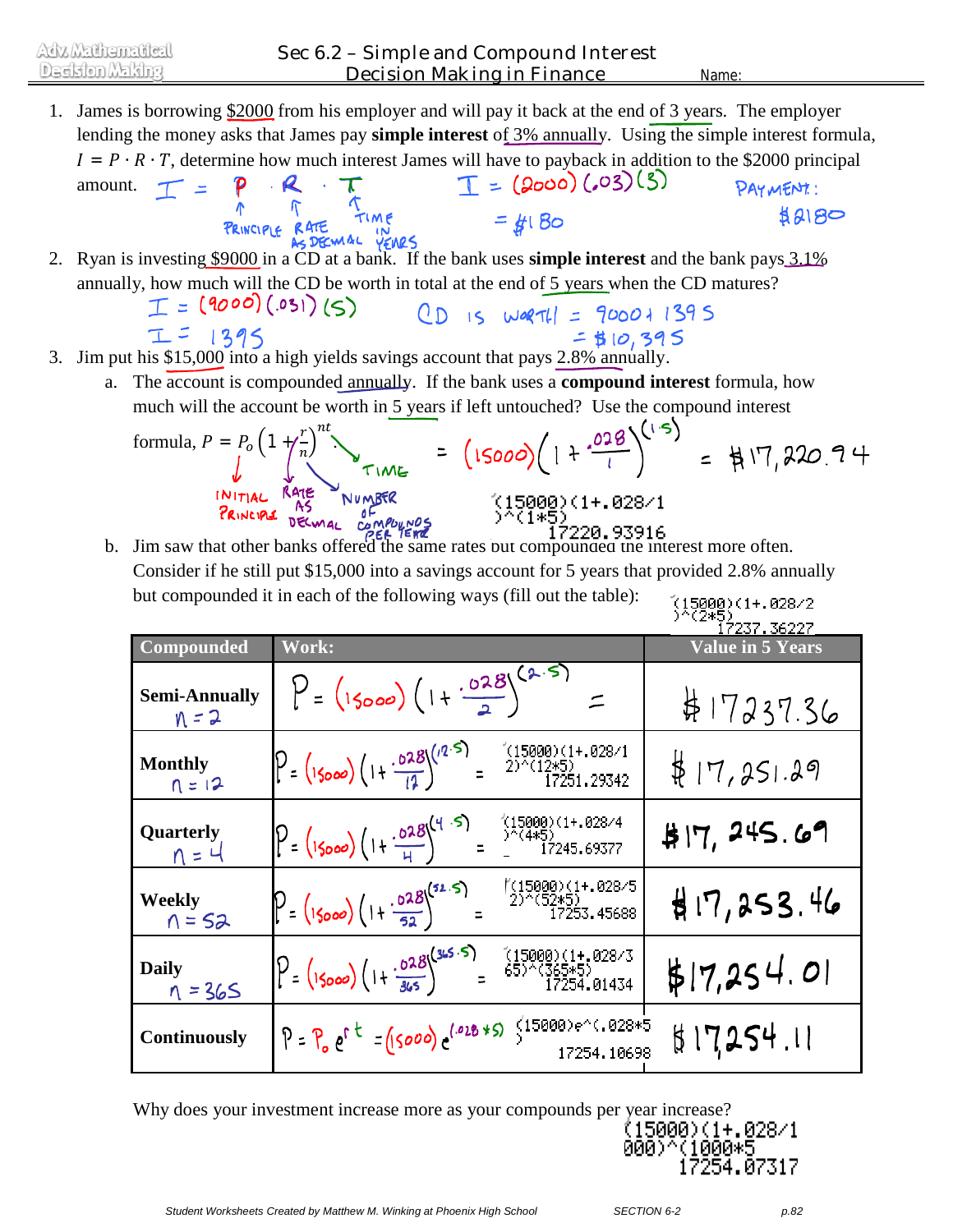When making the jump to continuously compounding the transcendental number '*e'* appears. Can you determine a definition for 'e' given:

$$
\lim_{n \to \infty} P_o \left( 1 + \frac{r}{n} \right)^{nt} = P_o e^{rt}
$$

| Simple Interest: $P = P_0 + P_0 rt$                            | $P = Principle$          | Annually: $n = 1$      |
|----------------------------------------------------------------|--------------------------|------------------------|
|                                                                | $P0$ = Initial Principle | Semi-Annually: $n = 2$ |
| Compound Interest: $P = P_o \left(1 + \frac{r}{r}\right)^{nt}$ | $r =$ rate as a decimal  | Monthly: $n = 12$      |
| Continuous Interest: $P = P_0 e^{rt}$                          | $t =$ number of years    | Weekly: $n = 52$       |
|                                                                | $n =$ compounds per year | Daily: $n = 365$       |

- 4. Determine which investment is **best**. Evan plans to invest \$10000 for 8 years.
	- a. Better Banks offers an 8 year CD at an annual rate of 5% using **simple interest**.

$$
P = (10000) + (10000)(.05)(8) = \frac{10000}{14000}
$$

b. America's Bank offers an 8 year CD at annual rate of 4.7% using **monthly compound interest**.

$$
P = (\text{loop}) (1 + \frac{P_{12}^{41} N^{12.8}}{2}) = \frac{14}{19.553.788}
$$

c. Union Bank offers an 8 year CD at an annual rate of 4.5% using **continuous compounding**.

$$
P = (10000) e^{(.045 \cdot 8)} = 814333.29
$$

5. Marissa wants to invest \$4000 in a retirement fund that guarantees a return of 9% annually using **simple interest**. How many years and months will it take for her investment to double?<br> $\begin{array}{ccc} \n\bullet & \bullet & \bullet \\ \n\bullet & \bullet & \bullet \n\end{array}$ 



6. Jeff wants to invest \$4000 in a retirement fund that guarantees a return of 8% annually using **continuously compounded interest**. How many years and months will it take for his investment to double?

$$
P = P_0 e^{rt}
$$
  
\n $Q = e^{.08t}$   
\n $ln(2) = ln(e^{.08t})$   
\n $ln(2) = 0.8e^{.08t}$   
\n $ln(2) = 0.8e^{.08t}$   
\n $ln(4) = .08e^{.08t}$   
\n $ln(4) = .08e^{.08t}$   
\n $ln(4) = .08e^{.08t}$   
\n $ln(4) = .08e^{.08t}$ 

7. Ten years ago, Josh put money into an account paying 5.5% **compounded continuously**. If the account has

\$12,000 now, how much money did he deposit?<br>  $P = P_0 e^{rt}$ <br>
1 2,000 =  $P_0 e^{(.055 \cdot 10)}$ 2000 = 1.733 53018 12000 24.40854 69244  $12000 = P_0 \cdot 1.733$ 

*Student Worksheets Created by Matthew M. Winking at Phoenix High School SECTION 6-2 p.83*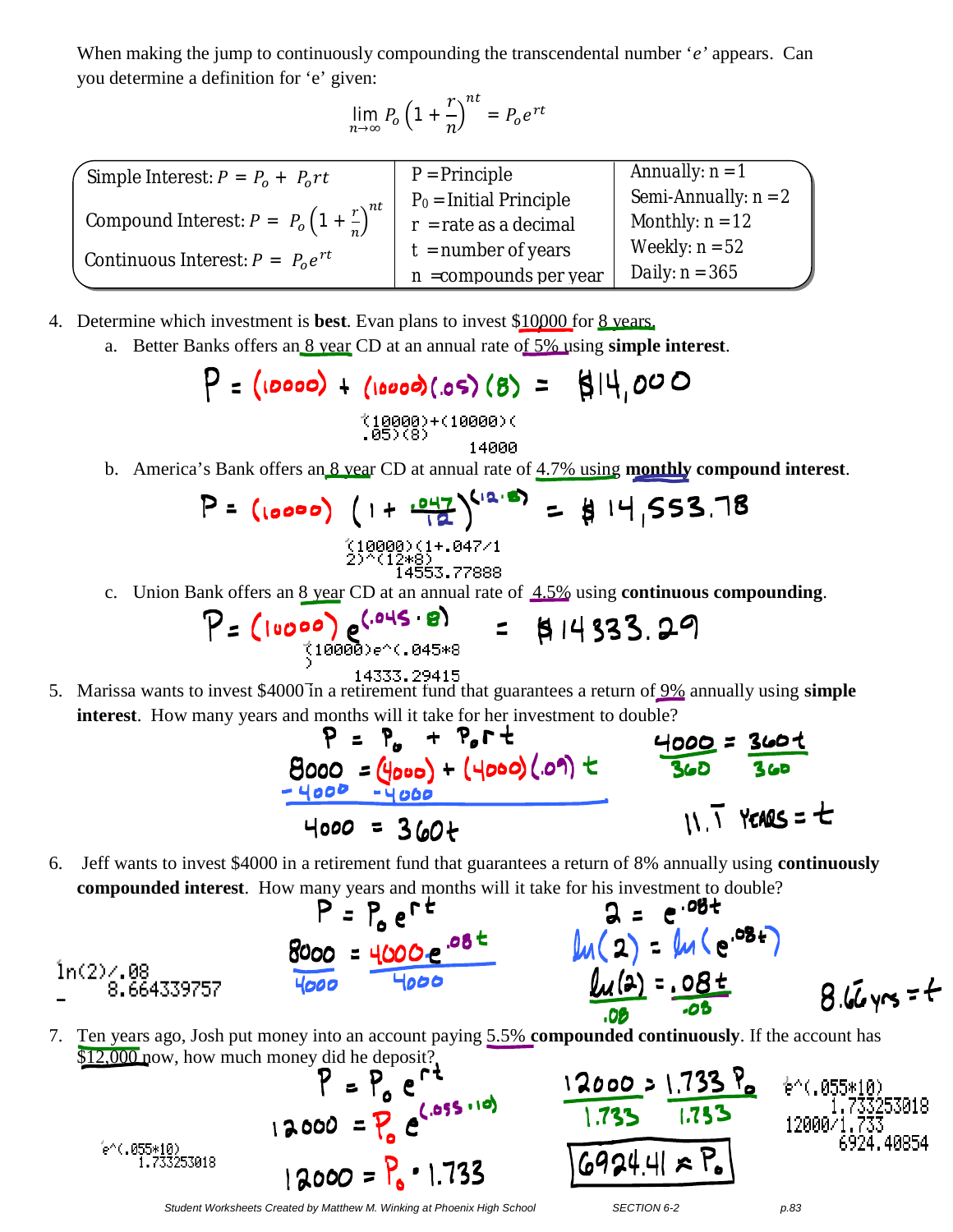Ever worry about being ripped off at a car dealership? Are you sure the finance office is calculating your payment correctly or did they add something without your knowledge? With the formula for determining monthly payments using simple interest on an amortized loan is as follows:

| First you need to know the givens:   |                                   |
|--------------------------------------|-----------------------------------|
| $P = Principle$ (Amount of the Loan) | $n =$ number of payments per year |
| $r =$ Finance rate as a decimal      | $t =$ number of years             |

$$
Monthly\; Payment = \frac{P \cdot \frac{r}{n} \cdot \left(1 + \frac{r}{n}\right)^{nt}}{\left(1 + \frac{r}{n}\right)^{nt}} - 1
$$

Let's try one. So you want to buy a car? Consider looking at the new 2015 Honda Civic Si. For now we will just look at the financing and not consider the huge insurance price tag.

| <b>MSRP</b>                     | \$24,950 | $\blacksquare$ | L. | t i |
|---------------------------------|----------|----------------|----|-----|
| <b>Dealer Destination</b>       | \$595    |                |    |     |
| <b>Under Body Spoiler Side</b>  | \$599    |                |    |     |
| <b>Under Body Spoiler Front</b> | \$356    |                |    |     |
| <b>Under Body Spoiler Rear</b>  | \$356    |                |    |     |
| <b>Fog Lights</b>               | \$450    |                |    |     |
| <b>Moon roof Visor</b>          | \$138    |                |    |     |
| <b>Floor Mats</b>               | \$65     |                |    |     |
| Wheels: 18" 5-Spoke Aluminum    | \$1820   |                |    |     |
|                                 | \$29,329 |                |    |     |

Maybe if you're lucky, you can talk them down to \$27,000. Then, with all of that hard earned money from TARGET you might have saved up \$3000 for a down payment? So, we will have to finance  $$24,000$ . Let's see if you could afford the payments on this car over *5 years* and with a *6.5% APR*.

Convert 6.5% to a decimal 0.065

Since *n*  $\frac{r}{r}$  is used so much in the formula lets go ahead and determine that number.

$$
\frac{r}{n} = \frac{0.065}{12} \approx 0.0054167
$$

Now, it is just a matter of substituting everything correctly and arithmetic.

$$
M.P. = \frac{P \cdot \frac{r}{n} \cdot \left(1 + \frac{r}{n}\right)^{n}}{\left(1 + \frac{r}{n}\right)^{n} - 1} = \frac{(\$24000) \cdot (0.005417) \cdot (1 + 0.0054167)^{(12)(5)}}{\left(1 + 0.005417\right)^{(12)(5)} - 1} = \frac{(\$130.008) \cdot (1.005417)^{60}}{(1.005417)^{60} - 1} = \frac{\$179.78089}{0.382817}
$$
\n
$$
= \boxed{\$\mathbf{469.63}}
$$

## *I don't think SO!! And that doesn't even include your monthly insurance .*

*A little side note: Do you realize you actually end up paying \$469.63 60 months = \$28,177.80. Remember we only borrowed \$24,000. The bank makes over \$4000 dollars just for loaning you the money and this is with a low APR.*